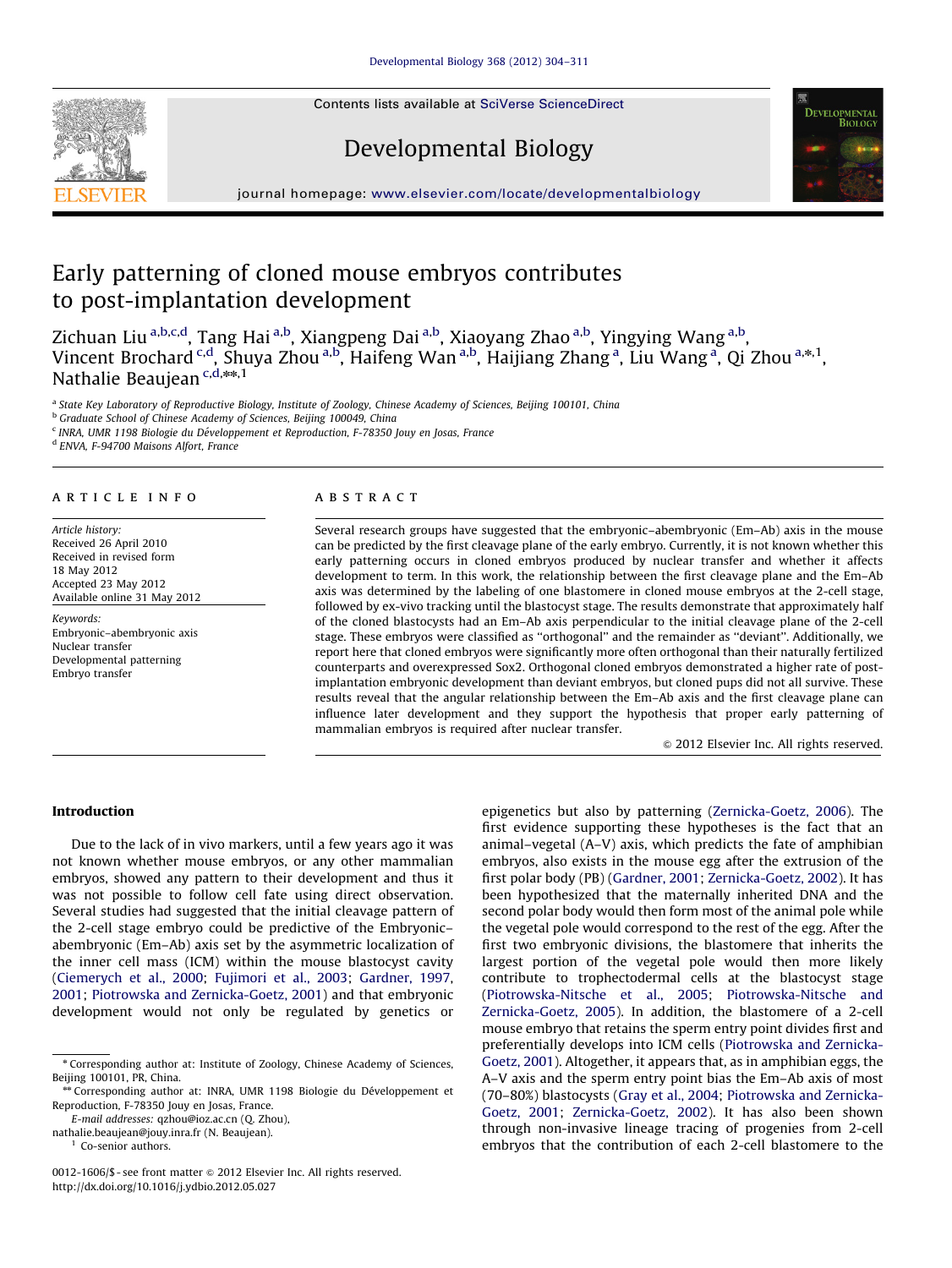ICM or to the trophectoderm can be anticipated and related to the Em–Ab axis, i.e. that the first cleavage plane is mostly orthogonal to the Em–Ab axis ([Fujimori et al., 2003](#page-7-0)). The frequency of this Em–Ab patterning was shown to depend upon whether one of the two 2-cell blastomeres divided so as to separate the vegetal pole from the animal one [\(Gardner, 2001;](#page-7-0) [Piotrowska and](#page-7-0) [Zernicka-Goetz, 2001\)](#page-7-0). Finally, it is also noteworthy that the anterior–posterior axis of the body emerging after post-implantation relates to the Em–Ab axis orientation of the blastocyst ([Mesnard et al., 2004\)](#page-7-0).

In addition to the morphological data, molecular and epigenetic evidence of the patterning development of mouse embryos has also been reported [\(Gray et al., 2004](#page-7-0); [Jedrusik et al., 2008;](#page-7-0) [Torres-Padilla et al., 2007](#page-7-0)). This is the case for CARM1, a histone– arginine methyltransferase, and for several related histone posttranslational modifications (H3R2, H3R17 or H3R26 methylation): differential expression/intensity levels among the 4-cell stage blastomeres promote some to develop as ICM cells [\(Torres-](#page-7-0)[Padilla et al., 2007\)](#page-7-0).

The existing literature is not in full support of the aforementioned viewpoints and contradicting observations have also been reported. For instance, another lineage-tracing study reported that the cells produced by the first two divisions were not different from each other and that the blastomeres arising from early embryonic stages were equivalent [\(Motosugi et al., 2005\)](#page-7-0). Based on their results, that same group concluded that embryo asymmetry only emerges at the blastocyst stage with the differentiation of ICM and trophectoderm cells [\(Motosugi et al., 2005\)](#page-7-0). Alarcon and Marikawa demonstrated, with a different labeling approach, that more than 70% of blastocysts did not show the orthogonal relationship between the first cleavage plane and the Em–Ab axis but were deviant regardless of the mouse strain, B6D2F1 or CD1 ([Alarcon and Marikawa, 2003\)](#page-6-0). They also argued that both orthogonal and deviant blastocysts produce normal fetuses at a similar frequency [\(Alarcon and Marikawa, 2003\)](#page-6-0). Finally, several factors have been reported to affect the developmental fate of mouse embryos before the compaction of blastomeres into the morula. These include the shape of the zona pellucida [\(Kurotaki et al., 2007;](#page-7-0) [Motosugi et al., 2005](#page-7-0)) and the topology of apposing pronuclei at the 1-cell stage ([Hiiragi and](#page-7-0) [Solter, 2004](#page-7-0)). However, it is worth noting that regulative and patterning development may both co-exist in embryogenesis ([Zernicka-Goetz, 2006\)](#page-7-0).

Cloning by nuclear transfer has been applied successfully to produce cloned animals of various species [\(Baguisi et al., 1999;](#page-7-0) [Chesne et al., 2002;](#page-7-0) [Wakayama et al., 1998;](#page-7-0) [Wani et al., 2010;](#page-7-0) [Wilmut et al., 1997](#page-7-0); [Zhou et al., 2003](#page-7-0)). However, although viable and fertile offspring have been produced through this technique, the success rate is still very low and rarely exceeds five percent. In order to improve this procedure, several research teams have focused on the series of cellular events, including genomic remodeling and epigenetic reprogramming, that occur during early embryogenesis in cloned embryos [\(Wakayama, 2007;](#page-7-0) [Yang](#page-7-0) [et al., 2007](#page-7-0)). However, to date, no one has studied the prepatterning of these embryos. It should be noted that cloned embryos lack a sperm entry point, a factor that affects blastomere prepatterning as mentioned above. Instead, cloned embryos are produced by manual transfer of a donor nucleus into an enucleated oocyte. Moreover, cloned embryos are usually activated by a chemical agent such as strontium or calcium ionophore and not by sperm factors as in naturally fertilized embryos.

In the present study, we therefore evaluated the presence of early patterning in cloned mouse embryos and its effects on fullterm development. Ultimately, we wanted to assess the utility of a non-invasive method in improving nuclear transfer efficiency. In the experiments we performed, one blastomere of a 2-cell stage

embryo was marked with living cell dye DiI as previously described by others ([Alarcon and Marikawa, 2003;](#page-6-0) [Piotrowska](#page-7-0) [and Zernicka-Goetz, 2001\)](#page-7-0) to determine whether the orientation of the Ab–Em axis of blastocysts could be predicted by the first cleavage plane in cloned embryos. We report that almost half of the cloned embryos had orthogonal prepatterning—a frequency higher than that of their naturally fertilized counterparts—and that pre-selection of these orthogonal cloned embryos significantly improved post-implantation development. Altogether, we believe that studying the patterning of cloned embryos provides a new viewpoint on developmental dynamics in mammals.

# Materials and methods

#### Collection of embryos and oocytes

Eight-week-old F1 (C57Bl/ $6 \times DBA/2$ ) females were superovulated with PMSG (10 IU) injection followed by hCG (10 IU) injection 48 h later. For naturally fertilized embryos, female mice were mated with males of the same genotype and embryos were flushed from oviducts with Hepes-CZB medium at 40 h after hCG injection. Embryos were then cultured in KSOM medium covered by mineral oil at 37 °C in 5%  $CO<sub>2</sub>$  in air. For cloned embryos, metaphase II oocytes were collected from oviducts 13–14 h after hCG injection. Cumulus cells were removed with hyaluronidase (300 IU/ml), and oocytes were washed with Hepes-CZB several times. They were then placed in KSOM medium covered by mineral oil at 37 °C in 5%  $CO<sub>2</sub>$  in air until nuclear transfer.

## Nuclear transfer

R1 embryonic stem cells cultured for less than 20 passages (gift from Prof. Nagy's laboratory) were used as donor cells. Manipulations (Leica-Narishige Micromanipulators; Leica, Germany) were performed under differential interference contrast at 20x magnification. Twenty to thirty metaphase II oocytes were placed into the chamber containing 1 ml Hepes-CZB medium with  $5 \mu g/ml$  cytochalasin B covered by mineral oil. Pipettes with an internal diameter of  $8-12 \mu m$  were used for the injection of the donor nucleus using a Piezo-electric device (P150, PrimeTech Japan). Donor nuclei were removed from metaphasic ES cells by gently aspirating in and out of the injection pipette and then injected into metaphase II oocytes. The metaphase plate of recipient oocytes was removed while withdrawing the pipette from the cytoplasm after injection. One to two hours after injection, reconstructed embryos were activated by 3 h of culture in 10 mM  $SrCl<sub>2</sub>$  CZB medium without calcium. Subsequently, cloned embryos were cultured in KSOM medium covered by mineral oil at 37 °C in 5%  $CO<sub>2</sub>$  in air.

#### Labeling of blastomeres

Due to its highly lipophilic nature, the carbocyanine dye DiI (Invitrogen) was dissolved in virgin olive oil at  $60^{\circ}$ C at a final concentration of 2 mg/ml. When cooled down, the dye solution was backfilled to the microinjection needles and pressed through the tip of the injection needle against the membrane of one of the blastomeres of both cloned and naturally fertilized embryos at the 2-cell stage, with the help of a Femtojet injector (Eppendorf, Germany). A microdroplet of dye could then be absorbed by the blastomere. After labeling, cloned and naturally fertilized embryos were subsequently cultured in KSOM in 5% CO<sub>2</sub> at 37 °C on the microscope stage of an inverted fluorescence microscope (Leica, Germany), specially equipped with an environmental control chamber to maintain optimal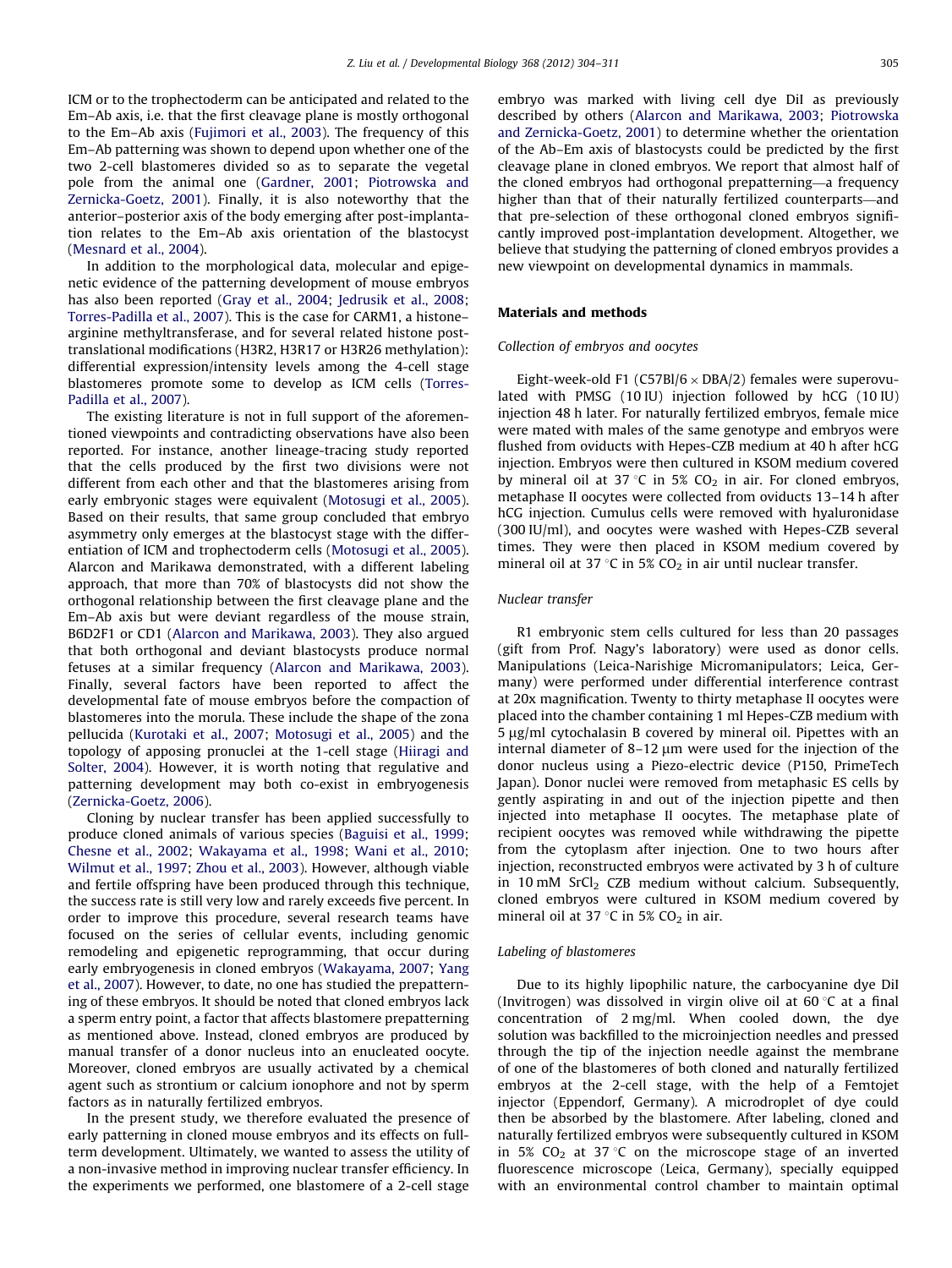<span id="page-2-0"></span>conditions for live cell imaging (temperature and carbon dioxide concentration).

# Scoring the blastocysts

Scoring of the blastocysts was performed on naturally fertilized embryos at 102 hphCG injection and cloned embryos at 92 hpa. Blastocysts were placed on the inverted fluorescence microscope equipped with rhodamine filters (Leica, Germany) in a chamber containing 1 ml Hepes-CZB medium covered by mineral oil at  $37^{\circ}$ C and held by a holding pipette. Blastocysts were rotated in order to fix the blastocoel cavity floor and the boundary line between the fluorescent and non-fluorescent cells in the same plane. Images were taken with rhodamine filters combined with bright light and analyzed with ImageJ software. The blastocysts were then classified into two groups: (1) ''orthogonal'' for blastocysts that demonstrated an angular degree between the boundary line of the fluorescent/nonfluorescent cells and the blastocoel cavity floor  $\leq 30^\circ$  or (2) "deviant" for blastocysts that demonstrated an angular degree of  $>30^{\circ}$ . After classification, blastocysts of the two groups were placed in separated culture drops (KSOM in 5%  $CO<sub>2</sub>$  at 37 °C).

#### Embryo transfer

DiI-labeled blastocysts were transferred according to their orthogonal vs. deviant classification into separate pseudopregnant CD1 females on day 2.5 after mating and recovered by Caesarian section on day 17.

# Quantitative RT-PCR analysis of gene expression in blastocysts

RNA was extracted from batches of approximatively 25 blastocysts using Qiagen's RNAeasy micro kit (Cat. No. 74004). cDNAs were synthesized by reverse transcription (RT) using the Super-Script<sup>TM</sup> III Cells Direct cDNA Synthesis System (Invitrogen) and random primer hexamers (Roche Diagnostics) as previously described (Léandri et al., 2009). For each experiment, we performed three replicates. Real-time PCR was carried out with the ABI PRISM7000 Sequence Detection System (Applied Biosystems) as previously described [\(Wang et al., 2010\)](#page-7-0). The sequences of primers for qPCR were: Sox2 5'-CCAGCTCGCAGACCTACATG-3' (forward primer) and 5'-GAGTGGGAGGAAGAGGTAAC-3' (reverse primer); Oct4 (Pou5fl) 5'-GGAAGCCGACAACAATGAG-3' (forward primer) and 5'-TCGGGCACTTCAGAAACAT-3' (reverse primer); Cdx2 5'-TGCCACACTTGGGCTCTC-3' (forward primer) and 5'-GCTGTGGAGGCTGTTGTTG-3' (reverse primer); Nanog 5'-AGGAT-GAAGTGCAAGCGGTG-3' (forward primer) and 5'-GGGATAGCTG-CAATGGATGC-3' (reverse primer). GAPDH was used as a reference gene to normalize Oct4, Nanog, and Cdx2 expression level. The sequences of GAPDH primers were: 5'-CAGCAACTCCCACTCTTCCAC-3' (forward primer) and 5'-TGGTCCAGGGTTTCTTACTC-3' (reverse primer).

# Immunofluorescence and mounting

Embryos were fixed with 4% paraformaldehyde (PFA) in PBS overnight at  $4^{\circ}$ C and permeabilized with 0.5% Triton X-100 (30 min, at room temperature-RT). Embryos were then incubated with 2% bovine serum albumin (BSA) in PBS for 1 h. Incubation with rabbit polyclonal anti-H3R2me2 antibody (#05-808 from Upstate, dilution 1:200) or rabbit polyclonal anti-H4R3me2 antibody (ab5823 from Abcam, dilution 1:200) was performed overnight at  $4 \degree$ C. After two washes with PBS, embryos were incubated 1 h at RT with a FITC-conjugated secondary antibody (Jackson Immunoresearch in West Grove, PA, dilution 1:200) and rinsed again in PBS to remove excess antibodies. All antibodies were diluted in PBS-BSA (2%). DNA counterstaining was performed with PI diluted in PBS (final concentration 10  $\mu$ g/ml) for 15 min at 37 °C RT. Embryos were then briefly post-fixed (2% PFA, 10 min, RT), deposited on depressed slides (for 3D preservation), and mounted under a coverslip with Citifluor (Citifluor Products).

#### Microscopy and image analysis

Confocal microscopy was performed with a Zeiss LSM 510 confocal laser scanning microscope equipped with an oil immersion objective (Plan Apochromatic  $63 \times n.a.1.4$ ) with the 488-and 535-wavelength lasers. Entire embryos were scanned with a distance of  $0.37 \mu m$  between light optical sections. Maximum intensity projections of Z-stacks were performed using ImageJ software. Nuclei were outlined manually on these projections with ImageJ as well. Mean staining intensities and nuclear areas were then measured for each nucleus. Total fluorescence intensities were calculated for individual nuclei by multiplying the mean fluorescence intensity and nuclear area. Fluorescence levels were then normalized against the blastomere showing the highest level, which was set at 100%.

# Statistical analysis

A large number of embryos were analyzed for each group and two to three repeats were performed for every experiment. Results were analyzed using a one-way ANOVA, an independent-sample t-test, and a paired-sample t-test using SPSS (Sigma-Stat) software.

#### Results

# DiI labeling method does not affect development of cloned embryos

The cell-lineage tracer DiI was used to label one of the blastomeres of 2-cell stage embryos. Previous studies demonstrated that the DiI method had no influence on the development of naturally fertilized embryos [\(Alarcon and Marikawa, 2003;](#page-6-0) [Piotrowska and Zernicka-Goetz, 2001\)](#page-7-0), and, in this study, we confirmed that DiI does not alter embryonic development using our methodology either. Indeed, 87% ( $n=335$ ) of naturally fertilized embryos labeled with DiI at the 2-cell stage reached the blastocyst stage, a percentage that was not significantly different from the 95% ( $n=42$ ,  $p>0.5$ ) of embryos reaching the blastocyst stage in the control group without DiI labeling (Table 1). Similarly, when applied to cloned embryos produced by nuclear transfer, labeling at the 2-cell stage with DiI did not interfere with embryo development to the blastocyst stage. Just over 50%  $(n=1311)$  of cloned embryos labeled at the 2-cell stage resulted in blastocysts, which was similar to the 48% of cloned blastocysts we usually

#### Table 1

Development to the blastocyst stage with or without DiI labeling at the 2-cell stage.

|                                                        | Fertilized embryos    |                       | Cloned embryos        |                        |
|--------------------------------------------------------|-----------------------|-----------------------|-----------------------|------------------------|
|                                                        | Non-labeled           | Labeled               | Non-labeled           | Labeled                |
| $N^{\circ}$ 2-cell<br>$N^{\circ}$ Blastocysts $(\%)^a$ | 42<br>40 $(95.2)^{b}$ | 335<br>292 $(87.2)^b$ | 292<br>137 $(48.0)^c$ | 1311<br>659 $(50.4)^c$ |

<sup>a</sup> Percentages are based on the number of 2-cell embryos.

**b** Labeled and non-labeled embryos in each group of embryos were compared. Values with the same superscripts are not statistically different ( $p > 0.5$ ).

<sup>c</sup> Labeled and non-labeled embryos in each group of embryos were compared. Values with the same superscripts are not statistically different ( $p > 0.5$ ).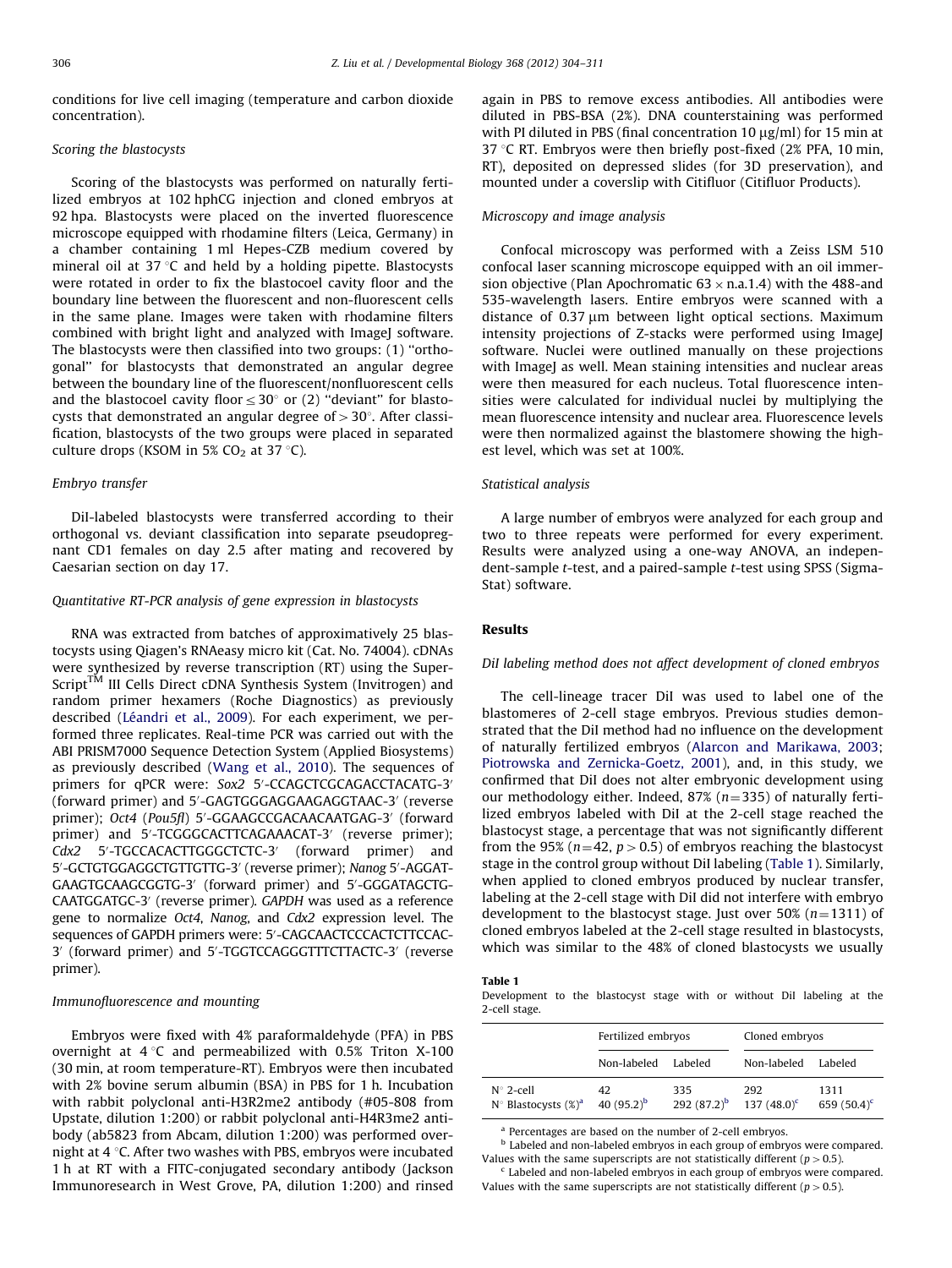obtain after nuclear transfer ( $n=137$ ,  $p>0.5$ , [Table 1](#page-2-0)). As we usually get more than 90% cleavage to the 2-cell stage with the reconstructed embryos in our laboratory conditions [\(Zhou et al.,](#page-7-0) [2010\)](#page-7-0), the overall efficiency of this technique was enough to pursue the study.

# Labeling with DiI is reliable enough to carry out cell lineage studies

After labeling, naturally fertilized and cloned embryos were monitored until the blastocyst stage with time-lapse microscopy (Fig. 1A and B, respectively). Embryos were placed in culture on the microscope stage of an inverted fluorescence microscope specially equipped with an environmental control chamber (temperature and carbon dioxide concentration controls). Embryos were observed every 14–16 h and sequential images were taken with rhodamine filters at different stages, from 2-cell to blastocyst. As expected, all the progeny cells derived from the labeled blastomeres retained DiI in their membranes and the fluorescent dye did not seem to cross to the progenies of the unlabeled blastomeres. At the early blastocyst stage, we could therefore assess the first cleavage plane as the boundary line between fluorescent and non-fluorescent cells and subsequently used this method of labeling to study lineage inheritance in both naturally fertilized and cloned embryos.

# Two-cell cloned embryo blastomeres show a predisposition to follow either an embryonic or abembryonic fate

A number of studies have previously reported that the first cleavage plane of mouse embryos tends to be orthogonal to the Em–Ab axis of early blastocysts [\(Gardner, 2001;](#page-7-0) [Piotrowska and](#page-7-0) [Zernicka-Goetz, 2001\)](#page-7-0). This Em–Ab axis can be represented by a line drawn at the cavity floor of the blastocoel and the angle with the first cleavage plane (determined by DiI labeling) can be calculated (Fig. 2). The blastocysts in this study were then classified into two groups: (1) ''orthogonal'' for blastocysts that demonstrated an angular degree between the boundary line of the fluorescent/nonfluorescent cells and the blastocoel cavity floor  $\leq$  30 $\degree$  or (2) "deviant" for blastocysts that demonstrated an angular degree  $>30^\circ$ .

Subsequently, we tested whether the distribution of orthogonal and deviant embryos was significantly different in cloned versus naturally fertilized embryos. In naturally fertilized embryos, only 42% of embryos were classified as orthogonal versus 58% as deviant ( $n=236$ ,  $p=0.025$ , Table 2). Interestingly, in cloned embryos, we found that the Em–Ab axis was orthogonal to the first cleavage plane in 49% of blastocysts, a ratio significantly higher than in naturally fertilized ones ( $n=595$ ,  $p=0.021$ , Table 2), suggesting that blastomeres from 2-cell stage cloned embryos have a higher predisposition to separate and form respectively either the Em (embryonic) or Ab (abembryonic) pole.



Fig. 2. Scoring of orthogonal and deviant blastocysts. Examples of labeled blastocysts with the first cleavage plane (green) and the blastocoel cavity floor (blue) drawings. According to the angle between these two lines ( $\leq 30^{\circ}$  or  $> 30^{\circ}$ ), blastocysts were scored as orthogonal (A/B) or deviant (C/D), respectively. Scale bar:  $25 \mu m$ . (For interpretation of the references to color in this figure legend, the reader is referred to the web version of this article.)

#### Table 2

Relationship between the Em–Ab axis and the first cleavage plane in naturally fertilized and cloned blastocysts.

|                       | No. embryos<br>observed | No. orthogonal<br>blastocysts, $(\%)^a$ | No. deviant<br>blastocysts, $(\%)^a$ |
|-----------------------|-------------------------|-----------------------------------------|--------------------------------------|
| Fertilized<br>embryos | 236                     | 100 $(42.1 + 2.2)^{b}$                  | $136 (57.9 + 2.2)^c$                 |
| Cloned<br>embryos     | 595                     | 295 $(49.1 + 1.4)^d$                    | 300 $(50.9 + 1.4)r^{d}$              |

a Percentages are based on the number of 2-cell embryos.

b,c,d Independent-sample t-tests were used to compare the number of orthogonal vs. deviant embryos between the fertilized and cloned groups. The differences observed were statistically significant except for the comparison of orthogonal vs. deviant blastocysts in the cloned group ( $p=0.215$ ).



Fig. 1. Sequential live images of embryos labeled with Dil. (A) Naturally fertilized or (B) cloned embryos were regularly observed after Dil labeling at the 2-cell stage. The time in the right corner corresponds to hours post-hCG or post-activation, respectively.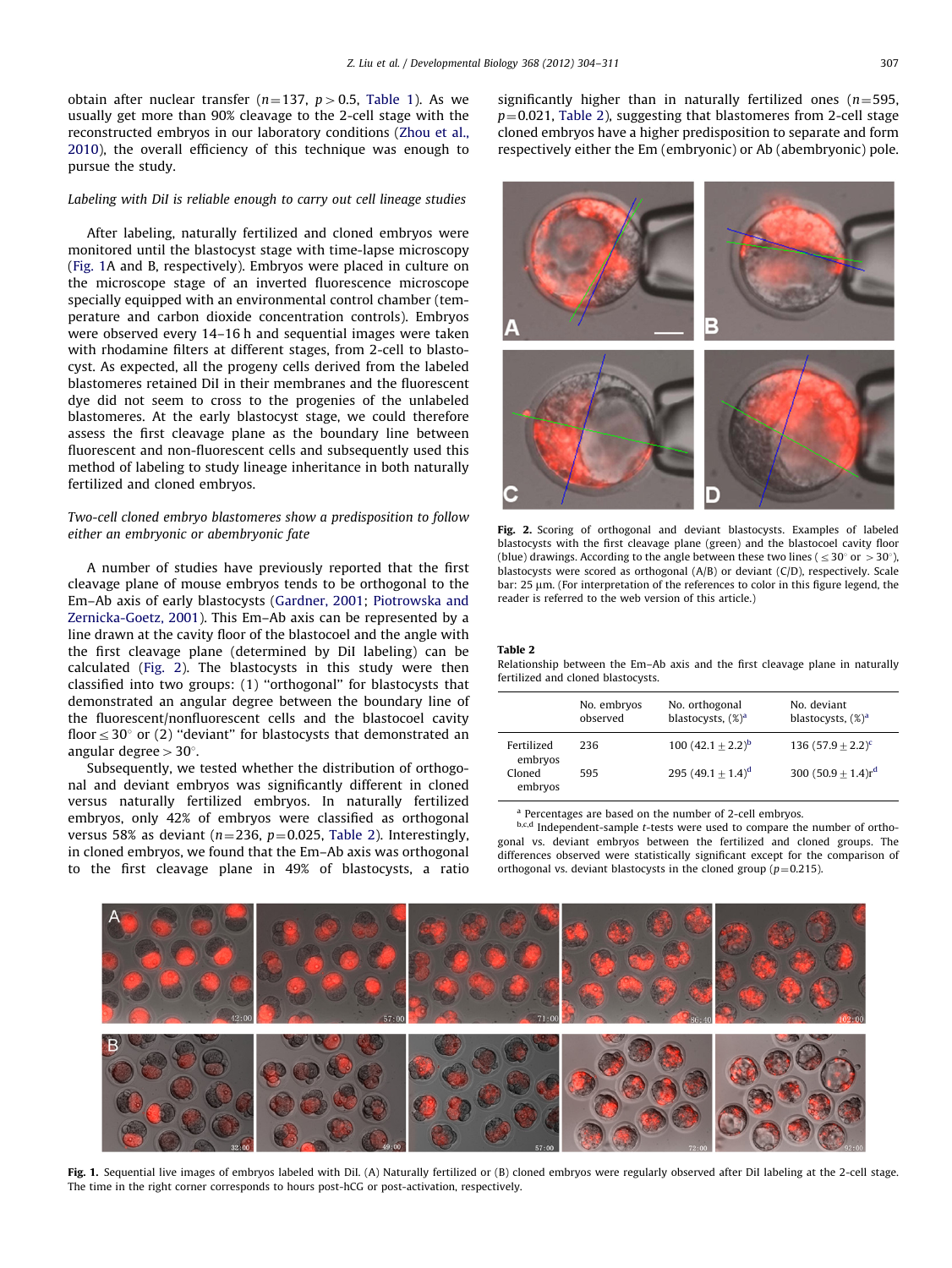These results also indicate that the developmental pattern was different for cloned mouse embryos as compared to naturally fertilized embryos.

Cloned embryos demonstrate more variability in the levels of histone H3 methylation at arginine 2 (H3R2me2) than naturally fertilized embryos

Based on the research of [Torres-Padilla et al. \(2007\),](#page-7-0) we suspected that the early variation in H3R2me2 intensity normally observed among blastomeres at the 4-cell stage could be different in cloned embryos. We therefore performed immunodetection of this post-translational histone modification on whole-mount embryos, both for the naturally fertilized and cloned groups. We observed that cloned 4-cell embryos showed marked differences in H3R2me2 levels among their blastomeres ( $p=0.02$ ,  $n=13$ , Fig. 3A). A similar configuration was observed in naturally fertilized embryos, as expected ( $p=0.03$ ,  $n=15$ , Fig. 3B). Due to the limitations of the immunostaining and observation procedures, we cannot say whether the total intensities were higher in cloned or naturally fertilized embryos. However, it is clear that the variation among the four blastomeres was greater in clones (Fig. 3C), confirming that blastomeres in cloned embryos are probably more prepatterned than those in naturally fertilized embryos. We also performed immunostaining controls with another histone methylation mark supposed to be equivalent among the nuclei of 4-cell fertilized embryos, H4R3me2 ([Torres-Padilla et al., 2007](#page-7-0)). In that case, we observed that the four blastomeres of cloned embryos did not differ from those naturally fertilized (Fig. 3D and E); H4R3me2 intensities were equivalent in both types of embryos ( $p > 0.5$ ,  $n=10$  and 11, respectively; Fig. 3F). This suggests that H3R2me2 variation in cloned embryos is not due to poorer development in



Fig. 3. Immunodetection of modified histones H3R2me2 and H4R3me2. Immunodetection of H3R2me2 or H4R3me2 (green) with DNA counterstaining (red) was performed in cloned (A, D) and naturally fertilized (B, E) 4-cell-stage embryos (single confocal z-sections, PB=polar body). Scale bar: 10 µm. Quantification (C, F) was then performed with ImageI software on z-projections as described in Materials and Methods. Each bar represents the relative H3R2me2/H4R3me2 fluorescence level of one of the four blastomeres either in naturally fertilized (blue bars) or cloned (pink bars) embryos. Error bars indicate s.d. (For interpretation of the references to color in this figure legend, the reader is referred to the web version of this article.)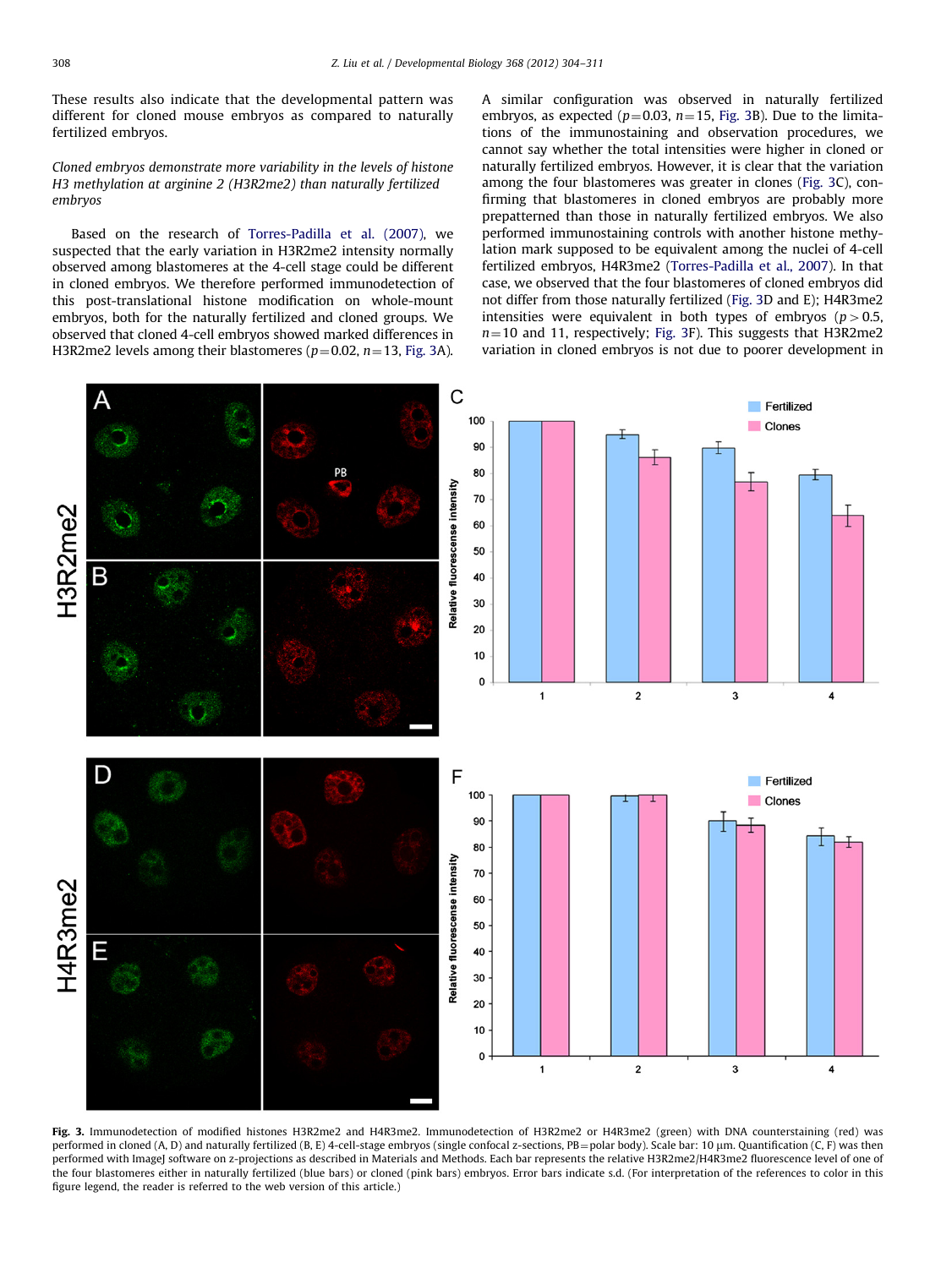these embryos but to intrinsic epigenetic differences when compared with naturally fertilized ones.

# Selection of orthogonal cloned mouse blastocysts is associated with improved development to term

The relationship between the orientation of the Em–Ab axis and the first cleavage plane seems to have no influence on postimplantation development in naturally fertilized embryos ([Alarcon and Marikawa, 2003\)](#page-6-0). In this study, we assessed this relationship in cloned mouse embryos produced by nuclear transfer. Subsequent to their classification as orthogonal or deviant, naturally fertilized and cloned blastocysts were transferred into surrogate females. Before transfer, no morphological differences were observed between orthogonal and deviant blastocysts; blastocoel cavities and trophectoderm epithelium were quite similar (Fig. 4B and C). These blastocysts were allowed to develop to term in order to evaluate their developmental potential.

As shown in Table 3, naturally fertilized orthogonal and deviant blastocysts exhibited similar implantation and full-term developmental rates (82% and 24% vs. 86% and 38%, respectively,  $n=34$  and 62,  $p>0.5$ , Table 3). However, this was not the case for cloned embryos: orthogonal blastocysts demonstrated a significantly higher implantation rate than their deviant counterparts (68% vs. 35% %,  $n=166$  and 153,  $p=0.03$ , Table 3). Remarkably, cloned pups were only obtained with the orthogonal group ( $n=7$ , Fig. 4D). Some offspring obtained from orthogonal cloned blastocysts showed morphological abnormalities, namely abnormallooking limbs, but three were healthy without any morphological abnormalities. Taken together, these results suggest that the angular relationship between the first cleavage plane and the



Fig. 4. Development to term of cloned embryos after DiI labeling. (A) Brightfield images showing the R1 donor cell. (B) and (C) Brightfield images showing the cloned orthogonal and deviant blastocysts, respectively. (D) Offspring born from orthogonal blastocysts.

Em–Ab axis correlates with the potential of cloned embryos to develop into live pups.

Comparison of pluripotent gene expression between orthogonal and deviant cloned blastocysts

We next analyzed expression of the Cdx2 gene (trophectoderm lineage marker) and of three pluripotency genes: Nanog, Oct4, and Sox2. Fig. 5 shows their relative gene expression, measured by QRT-PCR, in orthogonal cloned blastocysts ( $n=77$ ) relative to deviant cloned blastocysts ( $n=79$ ). No statistical difference was observed except for Sox2 gene expression, which was indeed statistically higher in cloned orthogonal blastocysts as compared to deviant ones ( $p < 0.05$ ).

## **Discussion**

Several studies demonstrate that sperm entry position, egg polarity, and plane of first cleavage can bias the Embryonic– abembryonic axis in the blastocyst. As cloned embryos are reconstructed in vitro by the introduction of donor cell nuclei into recipient oocytes through a micromanipulation pipette, they constitute a good model to study the hypothesis of prepatterning in the absence of a sperm entry point and sperm factors. We therefore questioned whether or not cloned embryos have distinct developmental patterning in comparison to naturally fertilized embryos.

The cell tracing method we used is non-invasive and was previously reported to allow, with helpers, normal development to term of naturally fertilized embryos [\(Piotrowska-Nitsche and](#page-7-0)



Fig. 5. Comparison of pluripotent gene expression between orthogonal and deviant cloned blastocysts. Cdx2, Nanog, Oct4, and Sox2 gene expression was analyzed in orthogonal and deviant clones by QRT-PCR. This graph shows the relative gene expression in orthogonal relative to deviant cloned blastocysts. Error bars indicate standard deviation. Only Sox2 gene expression was statistically higher in orthogonal blastocysts ( $p$ -value < 0.05).

#### Table 3

Postimplantation development of naturally fertilized and cloned embryos according to their classification as having an orthogonal vs. deviant Em–Ab axis.

|                    | Axis relationship to the 1st cleavage plane | No. blastocysts transferred | Day 21 of gestation    |                       |
|--------------------|---------------------------------------------|-----------------------------|------------------------|-----------------------|
|                    |                                             |                             | No. (%), implants      | No. $(\%)$ , pups     |
| Fertilized embryos | Orthogonal                                  | 34                          | $28 (82.2 + 1.1)^a$    | $8(23.9+3.9)^{a}$     |
|                    | Deviant                                     | 62                          | 53 $(86.4 + 5.5)^a$    | 23 $(38.5 + 4.0)^a$   |
| Cloned embryos     | Orthogonal                                  | 166                         | 130 $(67.9 \pm 6.0)^a$ | 7 (with 3 alive ones) |
|                    | Deviant                                     | 153                         | 49 $(34.7 + 12.6)^b$   | 0                     |

Values with the same superscripts are not statistically different ( $p > 0.5$ , independent-sample t-test). The only significant difference was observed for implantation sites of the cloned group  $(p=0.03)$ .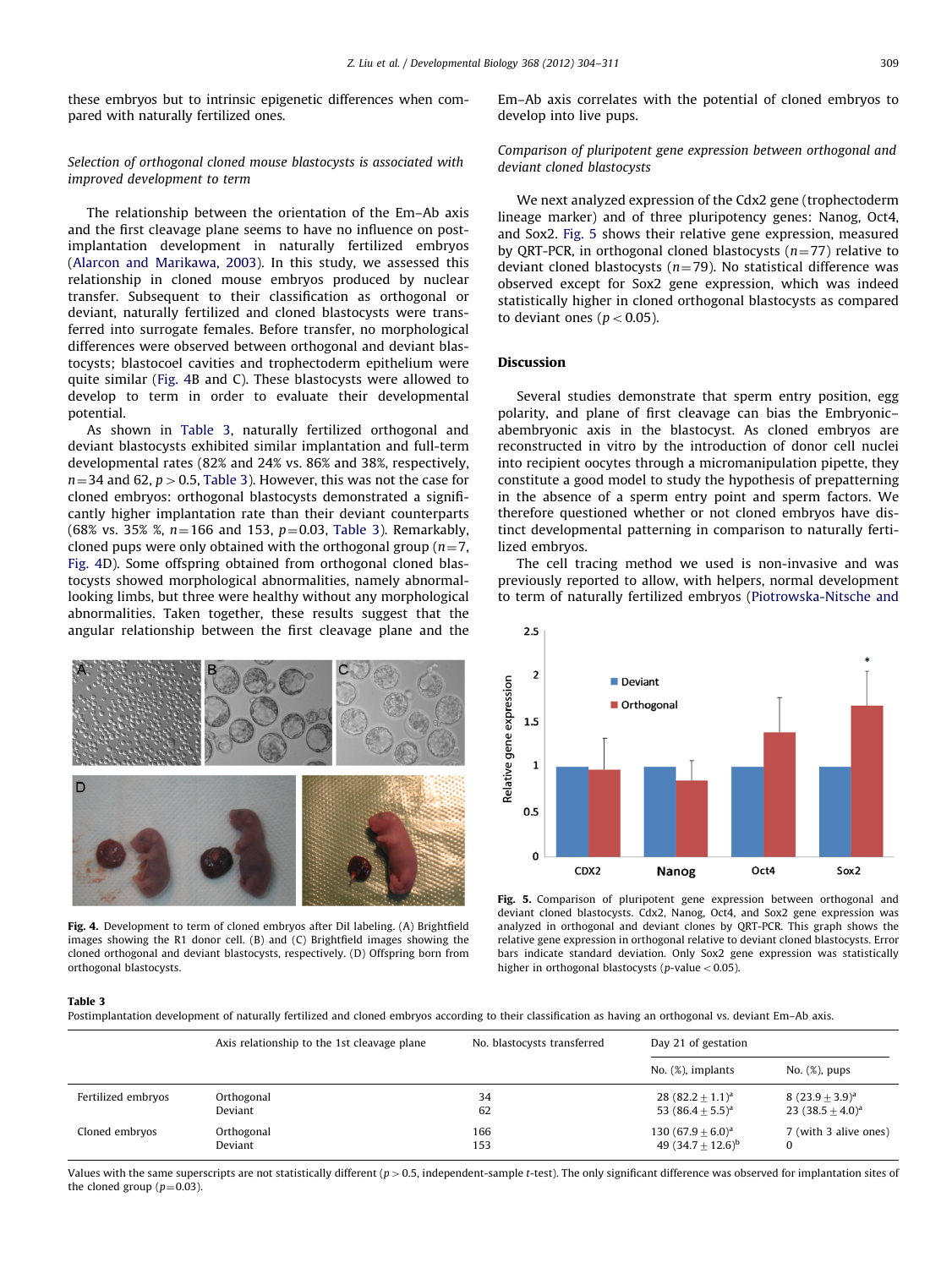<span id="page-6-0"></span>[Zernicka-Goetz, 2005\)](#page-7-0). In the present study, we confirm that DiI labeling and regular observations with an appropriate time-lapse microscope allow development to term of the embryos irrespective of their origin (naturally fertilized or cloned) and without helpers.

As previously reported by several groups (Alarcon and Marikawa, 2003; [Motosugi et al., 2005](#page-7-0)), we did not observe orthogonal prepatterning in naturally fertilized embryos. Differences in prepatterning due to mouse strain and culture media have already been documented ([Hiiragi et al., 2006\)](#page-7-0) but our results suggest that these cannot be the sole source of discrepancy with those of researchers arguing for orthogonal preferential prepatterning. On the other hand, the method of analysis used to determine the distribution of blastomere descendants at the blastocyst stage seems more controversial [\(Hiiragi et al., 2006](#page-7-0)). Other non-invasive lineage-tracing studies might have been more appropriate [\(Bischoff](#page-7-0) [et al., 2008;](#page-7-0) [Kurotaki et al., 2007](#page-7-0)), however, due to the difficulty inherent in using the cloned model, we preferred to use the easiest approach and focus on the comparison between naturally fertilized and cloned embryos. Now that a clear difference has been established, further studies to clarify the mechanism and function of asymmetrical division in cloned embryos, as well as more precise methods, will be necessary to track single embryonic cell fate and analyze single-cell global gene expression. Two-photon light scanning microscopy can, for example, be used to achieve high resolution 3D video and less phototoxic studies [\(McDole et al., 2011;](#page-7-0) [Plachta et al., 2011\)](#page-7-0). Transcription profiling of single-cell gene expression could then provide distribution patterns of informational macromolecules [\(Guo et al., 2010;](#page-7-0) [Roberts et al., 2011](#page-7-0)).

Remarkably, we observed that a significantly higher percentage of cloned than naturally fertilized blastocysts had an Em–Ab axis perpendicular to the initial cleavage plane of the 2-cell stage. This result suggests that there might be more prepatterning in cloned embryos and that one of the 2-cell blastomeres has a stronger tendency to contribute either to the embryonic or abembryonic half of the cloned blastocyst.

One hypothesis explaining the spatial relationship of the first cleavage plane relative to the blastocyst axis relies on the physical constraint imposed by the zona pellucida. Several papers have shown that while embryos move or rotate within the zona pellucida, its elongated shape physically constrains placement of the blastocyst cavity to either end ([Motosugi et al., 2005;](#page-7-0) [Kurotaki](#page-7-0) [et al., 2007](#page-7-0); Alarcón and Marikawa, 2008). We cannot therefore exclude the possibility that the prepatterning we observed in cloned embryos is simply due to physical constraint by the zona pellucida, especially since these embryos had been manipulated (the introduction of the donor cell was performed by piezoelectric pulses making a hole in the zona pellucida). On the other hand, we may also hypothesize that this hole (which remains until the blastocyst stage) increases zona pellucida flexibility and enables the embryo to move or rotate even more. It would be interesting to further investigate this possibility.

Another hypothesis explaining polarity is that the cytoplasmic factors inherited from the oocyte might be non-uniformly distributed among the blastomeres of pre-implantation embryos and thereby determine cell fate as ICM or trophectoderm. The two striking differences between naturally fertilized and cloned embryos that correlate with this hypothesis and could explain the prevalence of orthogonal embryos after cloning are (1) the presence of sperm factors after fertilization and (2) the need for stronger reprogramming of the introduced genome after cloning. Indeed, we cannot exclude the possibility that naturally fertilized embryos are more flexible than cloned embryos because fewer maternal factors are required to generate blastomeres with an open chromatin configuration and sustain pluripotency. The ICM and trophectoderm cells of naturally fertilized embryos could

then support post-implantation development irrespective of the initial distribution of oocyte factors, whereas a developmental bias would become more obvious in cloned embryos.

In order to test this idea, we investigated the distribution of arginine methylation on histone H3, as Torres-Padilla et al. reported that the methylation of histone H3 arginine targeted by CARM1 can regulate pluripotency and cell-fate decision in the early mouse embryo ([Torres-Padilla et al., 2007](#page-7-0)). In the present study, we conducted a similar analysis based on the differential level of staining for H3R2me2 among blastomeres of 4-cell stage embryos. Most importantly, we report greater variation in H3R2me2 staining in 4-cell cloned embryos than in naturally fertilized ones. Of course, the cause of this difference in H3 methylation levels between cloned and naturally fertilized embryos requires further study, but we hypothesize that it might affect transcription of key genes involved in the maintenance of cellular pluripotency through chromatin remodeling (as suggested in [Torres-Padilla et al., 2007](#page-7-0)). This hypothesis is sustained by the increased Sox2 gene expression we observed in orthogonal versus deviant cloned blastocysts. As Sox2 is known to participate in the regulation of Fgf4 expression, required for the establishment and proliferation of extraembryonic ectoderm [\(Avilion et al.,](#page-7-0) [2003\)](#page-7-0), it would explain why orthogonal cloned blastocysts have a higher likelihood of implanting and developing to term.

We also examined whether the distinct developmental patterning differences between naturally fertilized and cloned embryos could influence the efficiency of full-term development. Embryos were therefore classified according to the angular relationship between the first cleavage plane and the blastocyst Em–Ab axis before their transfer into surrogate mothers. As expected from Alarcon and Marikawa (2003), no difference between orthogonal and deviant blastocysts was observed after implantation in the naturally fertilized group. Remarkably, though, we report here that the orthogonal cloned embryos have a higher developmental potential than the deviant ones. This suggests that, in contrast to naturally fertilized embryos, clones do not have the same ability to sustain full-term development into live offspring as a consequence of their pre-implantation patterning. Again, we can hypothesize that cloned embryos are less flexible than fertilized ones and that the blastomeres do not accommodate as well to their cell fate. Of course, further research is needed to find out which factors play a key role in the prepatterning of cloned embryos, but we believe that this model provides a new opportunity to investigate the exact mechanisms that determine cell fate in the early embryo. To our knowledge, this is the first report of developmental patterning in cloned embryos.

#### Acknowlegments

We thank Walid Maalouf for comments on the manuscript and the CROUS for assistance to L.Z. This work was supported by the French embassy in Beijing (to L.Z.), the MRI, and the ''Jeune Equipe'' funding at INRA (to N.B.), the Ministry of Science and Technology of China nos. 2006CB701501 and 2009CB941003 (to Q.Z. and N.B.), and National Natural Science Foundation of China no. 90919060 (to Q.Z. and L.Z.).

## References

- Alarcon, V.B., Marikawa, Y., 2003. Deviation of the blastocyst axis from the first cleavage plane does not affect the quality of mouse postimplantation development. Biol. Reprod. 69, 1208–1212.
- Alarcón, V.B., Marikawa, Y., 2008. Spatial alignment of the mouse blastocyst axis across the first cleavage plane is caused by mechanical constraint rather than developmental bias among blastomeres. Mol. Reprod. Dev. 75, 1143–1153.